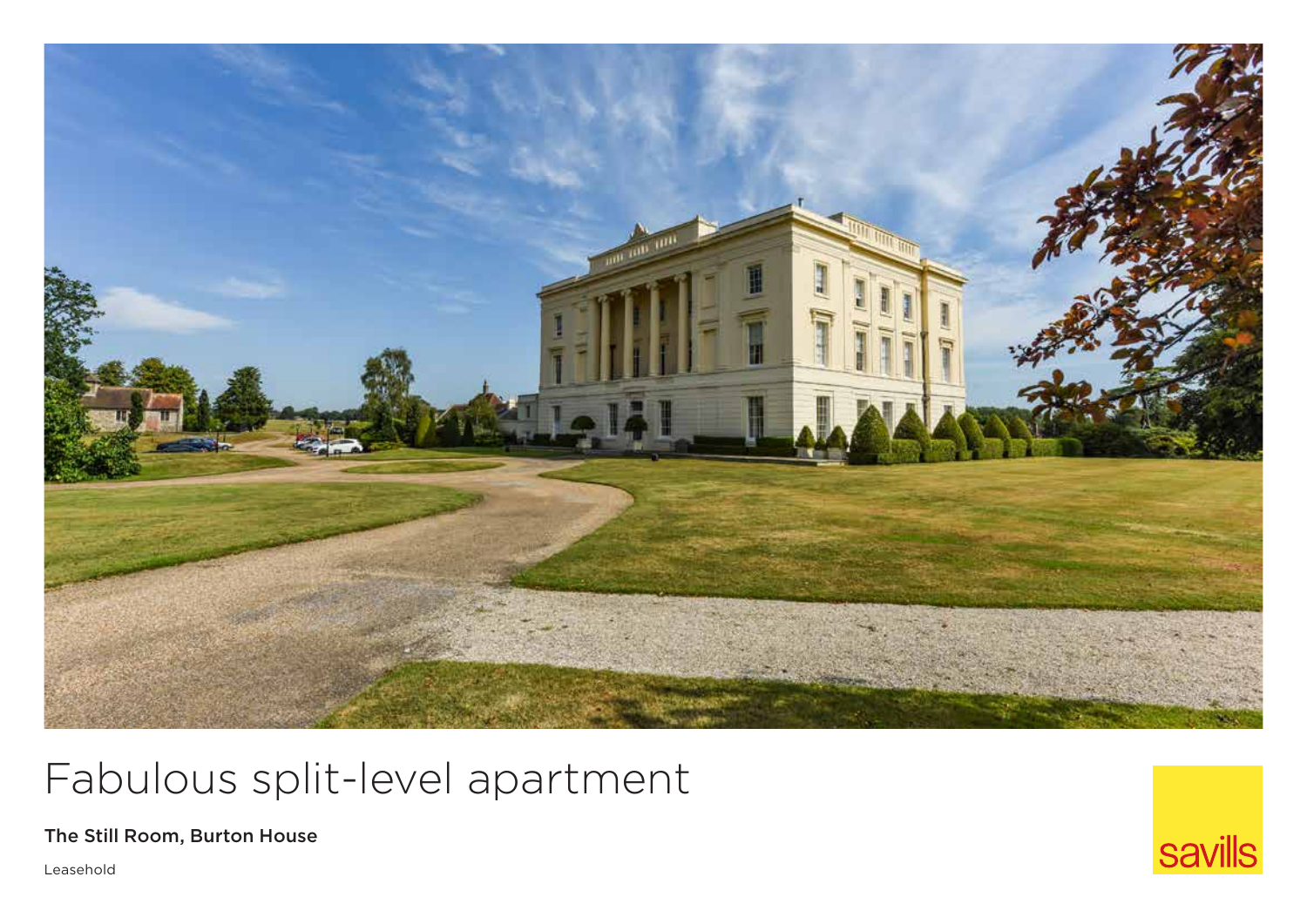Kitchen • Utility room • Sitting room • Living room • Two bedrooms • Allocated parking for two cars • Visitor parking • Courtyard garden • Ample storage

### **Description**

The Still Room is a unique and characterful ground and lower ground floor apartment within the Grade I listed mansion. The property was once used for the distillation of lavender water and similar preparations. There are two entrances to the property via the grand reception hall or through a private side entrance via the garden terraces.

The apartment was fully refurbished by our client and has been stylishly designed and fitted with highspecification features. Gas central heating serves the artistically designed feature radiators as well there being electric underfloor heating. There are Ethernet and Sonos integrated music systems throughout the principal rooms.

The contemporary kitchen and living space is fitted with bespoke cupboards and granite work surfaces, Quatreau tap, two Neff ovens, gas hob, feature extractor, dishwasher and large integrated fridge. French doors lead out onto the private and secluded terraces. A utility room provides ample storage along with a storage cupboard and two further large storage areas.

There are two intimate reception rooms with charming barrel-vaulted ceilings.

The master bedroom, with built-in wardrobes, has French doors leading out to the private terraces. The bathroom is glorious comprising a large bathtub with shower over and waterfall tap, a Villeroy & Boch floating hand basin while the Duravit toilet and bidet complete the sanitary wear. There is also a second separate guest cloakroom with ample shelving and storage.

Stairs lead to a dual-aspect second bedroom with Georgian windows and original shutters. This is a versatile room with views overlooking the beautiful parkland and the church.

#### **Situation**

Burton Park is a private country estate of 140 acres with parkland originally laid out by 'Capability' Brown. Residents can enjoy some of the most beautiful surroundings in the park with private access to the boating lake, tennis courts, croquet lawn, spectacular formal and walled gardens, ponds, woodland, fruit orchard and kitchen garden as well as the 13th century church.

## **Agents Note**

Please note the photos and floor plans were created and taken in 2019.

**Viewing**

Strictly by appointment.





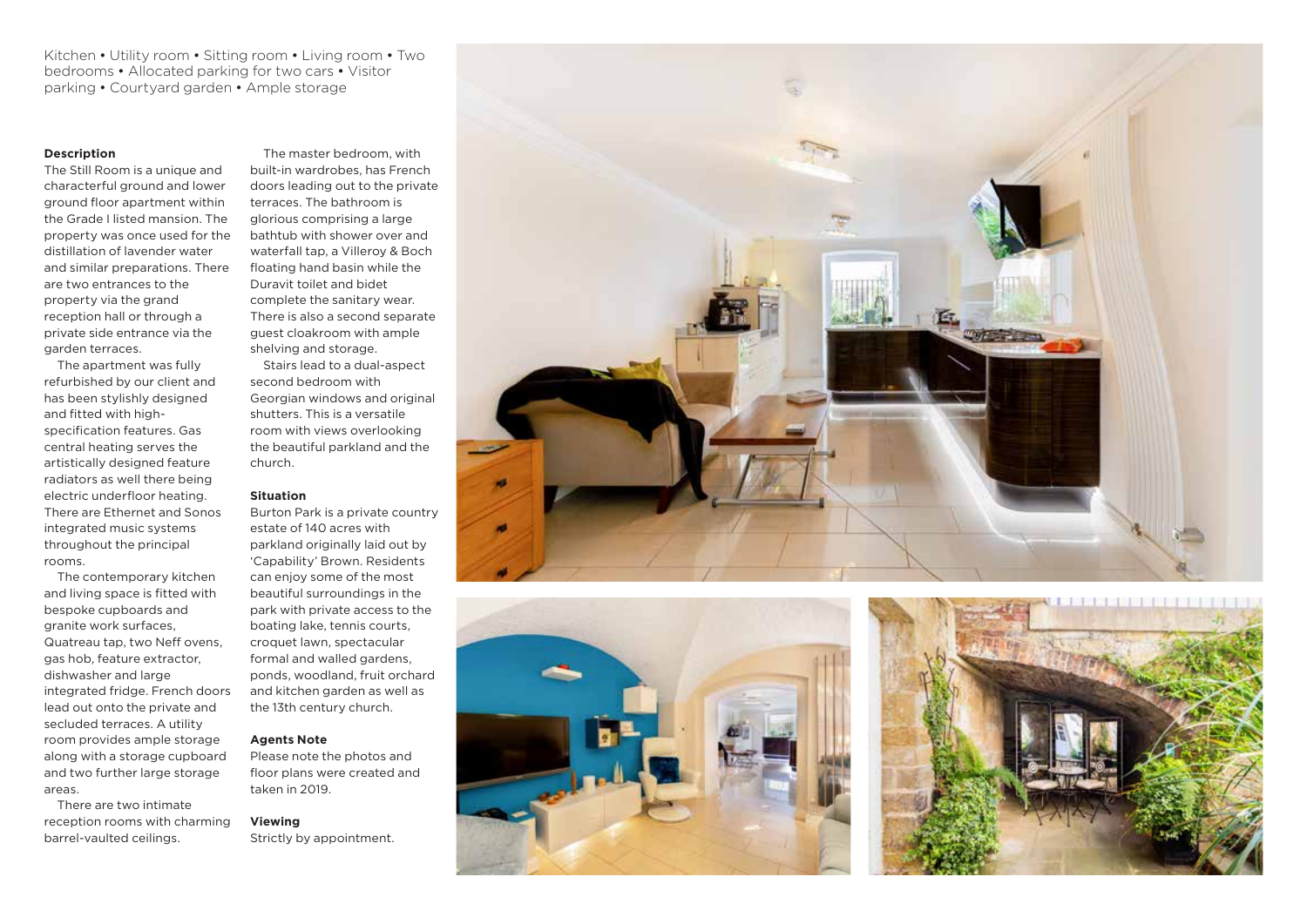